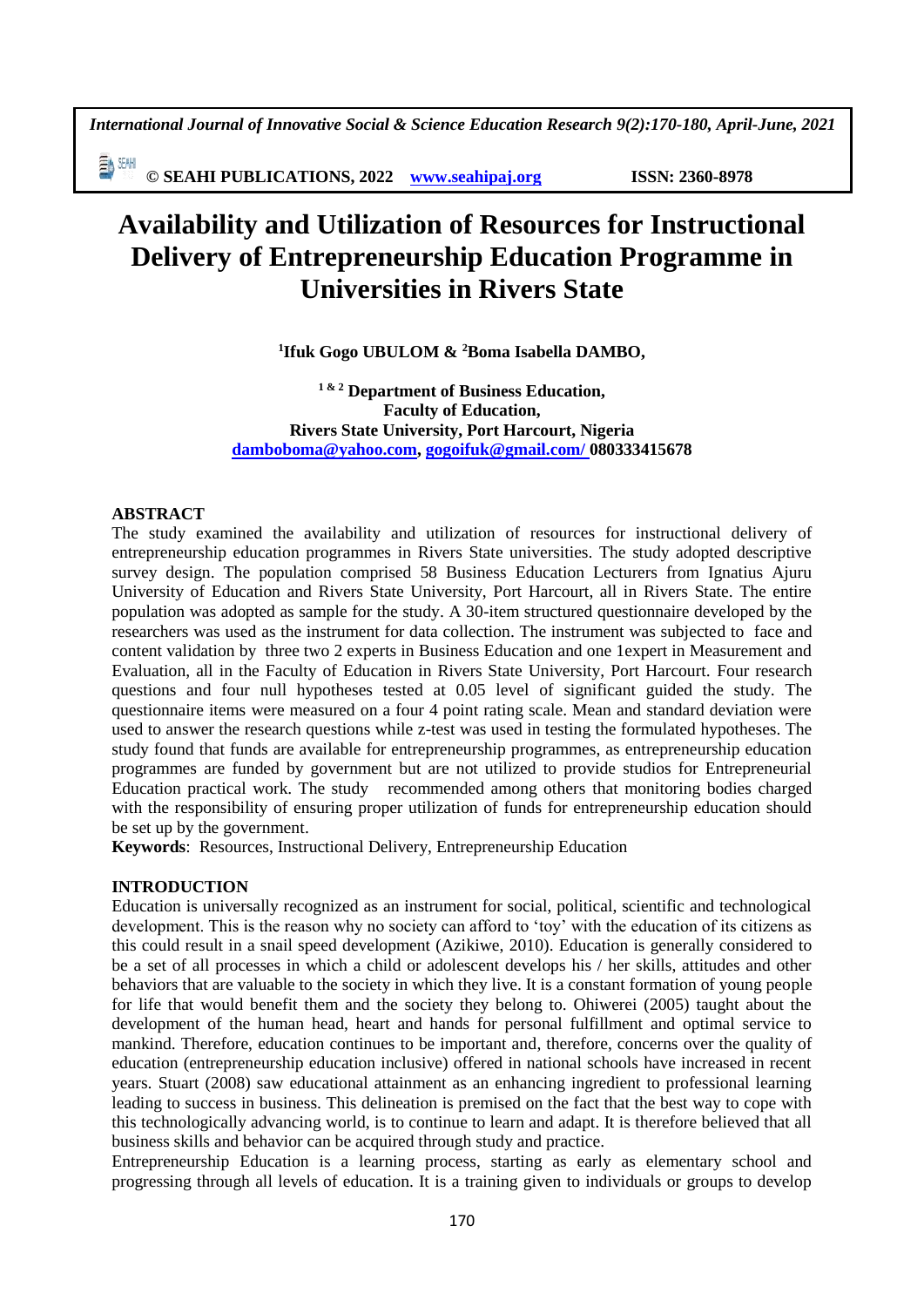their innate entrepreneurial tendencies to acquire knowledge, skills, attitudes and values needed for lucrative business ventures in their immediate environment in order to earn a sustainable living. Ademiluyi (2007) pointed out that entrepreneurial skills are just business skills that people can operate in an irritating business world as entrepreneurs or self-employed. Entrepreneurship skills are simply professional skills that an individual acquire in order to work effectively in an irritating business environment as an entrepreneur, self-employed or independent worker (Ubulom, 2003). In addition, he highlighted business skills such as the ability to: design, organize and manage small and medium-sized enterprises, the source of funding for small business activities, develop skills to maintain accounting records for small businesses, develop human and social public relations skills, develop law enforcement skills related to small business registration and management, acquire skills for effective monitoring and coordination of human and material resources, develop skills for the benefits of business growth and development by integrating business skills, acquiring ownership and high productivity, and developing a broad base of investment and implementation skills.

Entrepreneurship Education is intended to equip graduates with entrepreneurial skill not only for them to become self-reliant, but to be more employable and to contribute their quota meaningfully to economic development. Awojobi (2011) posited that entrepreneurship education seeks to prepare people, especially the youths to become responsible enterprising individuals or entrepreneurial thinkers who will contribute their quota to both community and national economic development.

Entrepreneurship Education as a component of Business Education emphasizes the application of practical knowledge and skills and its essence is primarily to prepare individuals for gainful employment. For Okoye (2017), "entrepreneurship education equips individuals with skills, knowledge, attitudes and competencies needed to discover business opportunities in a dynamic environment, ventures into risk of business, create an enabling business relationship and become a successful entrepreneur; It is geared towards developing a well strong, innovative, risk venturing, well-motivated and highly enterprising individual. Entrepreneurship Education trains students to be job creators and self-reliant individuals. It equips them with desirable skills, knowledge, attitudes and competencies that enable them prosper in the areas of computer technologies, private business executives, marketing operations, accounting services, database web and network technologies. It develops students' skills towards business innovations, creative ventures and profitability which make them efficient and progressive self-reliant citizens.

Instructional resources comprise human beings (teachers), facilities and equipment for teaching and learning of Business Education courses (Entrepreneurship Education inclusive).Instructional resources includes the Business Educator (Lecturers), support staff (such as instructors, technologist), typing laboratories, short hand studios, model offices, facilities such as classroom, library, equipment such as computers, typewriters among others. However, according to NCCE (2008), some of the minimum resources needed to run and administer a Business Education programme (Entrepreneurship Education inclusive) are: a classroom that can conveniently accommodate thirty students with passage space, minimum of nine lecturers in the various subjects areas and five support staff, well-furnished staff offices, library stocked with current and up-to-date books or journals, at least one typing laboratory, short-hand studio, and a model office, all having the necessary equipment such as good and functional computers, typewriters, stop watch, tape recorder, photocopier, file trays, file cabinets, adding and listing machines, punching machine and perforators among others.

In addition, to ensure that these minimum standards are maintained, the NUC carries out routine accreditation programs at universities. Bongotons and Onyenwe (2010) assumed that one of the pillars of successful implementation of an effective business education program was the availability and sufficiency of teaching aids. Therefore, the usefulness of school resources can no longer be emphasized as they form the basis for the assessment of the educational institution and its products by the public.

Educational resources have been seen as a powerful factor in qualitative and quantitative education. The importance of educational resources to teaching and learning cannot be unduly emphasized. Premises and equipment are strategic factors in the functioning of an organization and largely determine the proper functioning of any social system (Owoeye & Yara, 2011). The use of new technologies for pedagogical delivery has undoubtedly affected teaching, learning and research, and its integration has helped revitalize teachers and students alike (Zakka and Morris, 2009). Introduction of modern technologies in instructional delivery really acts as a catalyst in education because they are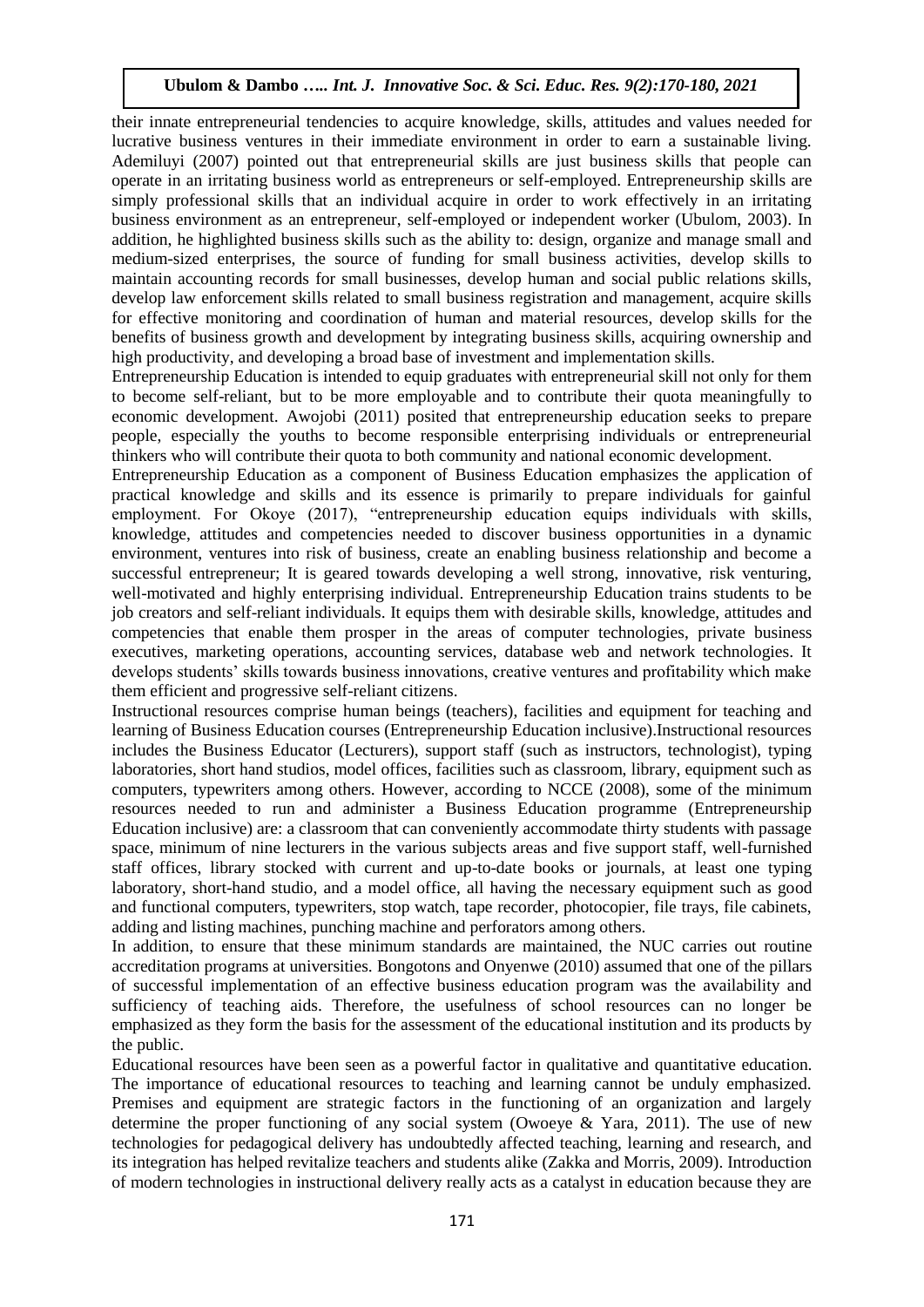tools that boost and support self-regulating learning, thus giving way to innovative scenarios which favors the individual and collaborative learning. Modern technologies are practical and strategic approaches towardsachieving Nigeria's technological uprising. According to Ubulom and Enyekit (2017), whenever these modern technologies and "equipment are optimally utilized they generate greater students' interests in the learning system and also enhance retention of ideas." Hence, it is a fact that learning would be less meaningful without the use of teaching facilities and students would grope in darkness for long before they can get a grasp of what the teacher says. Adu, Eze, Salako and Nyangahi (2013) opined that "new technologies consist of computers, scanners, printers, internet, intranet, e-mail, videophone system, teleconferencing devices, wireless application protocol (WAP), radio and microwaves, television and satellites, multimedia computers and multimedia projectors. Eze (2012) pointed out that resources can only be utilized when they are available and that there should be investment in that wise in educational institutions for proper utilization of material resources and skills for effective teaching and learning.

The success of any system is a function of the resources available to the system. Entrepreneurship education as a system can only be effectively implemented with sufficient educational resources. Okwuanaso (2004) noted that availability of adequate facilities and equipment are required to make the teaching and learning of Business Education effective. Okwuanaso (2004) further added that "a Business Education teacher cannot effectively teach a student the home-keys of a typewriter or how to operate the adding machine without having the machines in the classroom."

Premises and teaching aids help stimulate student interest. If these tools and devices are used optimally, they generate pupils' interest in the system and also improve the retention of ideas. The realization of the objectives of any educational program depends on a number of factors, such as the availability and adequacy of learning resources. Azuka (2013) submitted that the success or failure of any classroom interaction depends to a large extent on the availability and functionality of instructional equipment and facilities, the teacher and the curriculum. The availability and adequacy of equipment, materials and relevant learning tools facilitate learning, stimulate both teachers and students and improve student performance.

A quick look at peoples' universities seems to indicate that schools are fighting inequalities or obsolete with limited resources and educational institutions. This poor state of education in Nigeria has raised serious concerns about the quality and quantity of facilities and entrepreneurs trained at school. Hence the need for assessment of instructional resources for the effective instructional delivery of entrepreneurship education in universities in Rivers State.

# **Statement of the Problem**

Instructional and learning resources are essential to maximize educational goals. In this era of accelerated technological development, modern facilities and learning materials are expected to be available in a reasonable state and utilized appropriately. A study by Bolaji (2007) revealed that the availability of resources (Information and Communication Technology) for effective instructional delivery in Nigerian universities fall below expectations. Azih (2008) found it difficult to acquire the necessary skills and competences for school students in schools because of lack of sufficient resources. Lecturers and students are complaining about the use of outdated equipment and machines such as manual typewriters and other archaic gadgets in the teaching and learning at this time when work environment has gone automated. This situation is very worrying for teachers in teaching and learning about entrepreneurship education, and the drop in student achievement may not be separated from a poor learning environment created by the country's unavailability or limited educational resources. Base on this scenario, a gap in research seems to have been created which necessitated this study. Therefore, this study will empirically fill the research gab that existed.

# **Purpose of the Study**

The purpose of this study was to assess resources availability and utilization for instructional delivery of entrepreneurship education in universities in Rivers State. Specifically, the study sought to:

- 1) Assess the availability of human resources for effective instructional delivery of entrepreneurship education programmes in the universities in Rivers State.
- 2) Ascertain the utilization of human resources for effective instructional delivery of entrepreneurship education programmes in the universities in Rivers State.
- 3) Find out the availability of financial resources for the running of entrepreneurship education programmes in universities in Rivers State.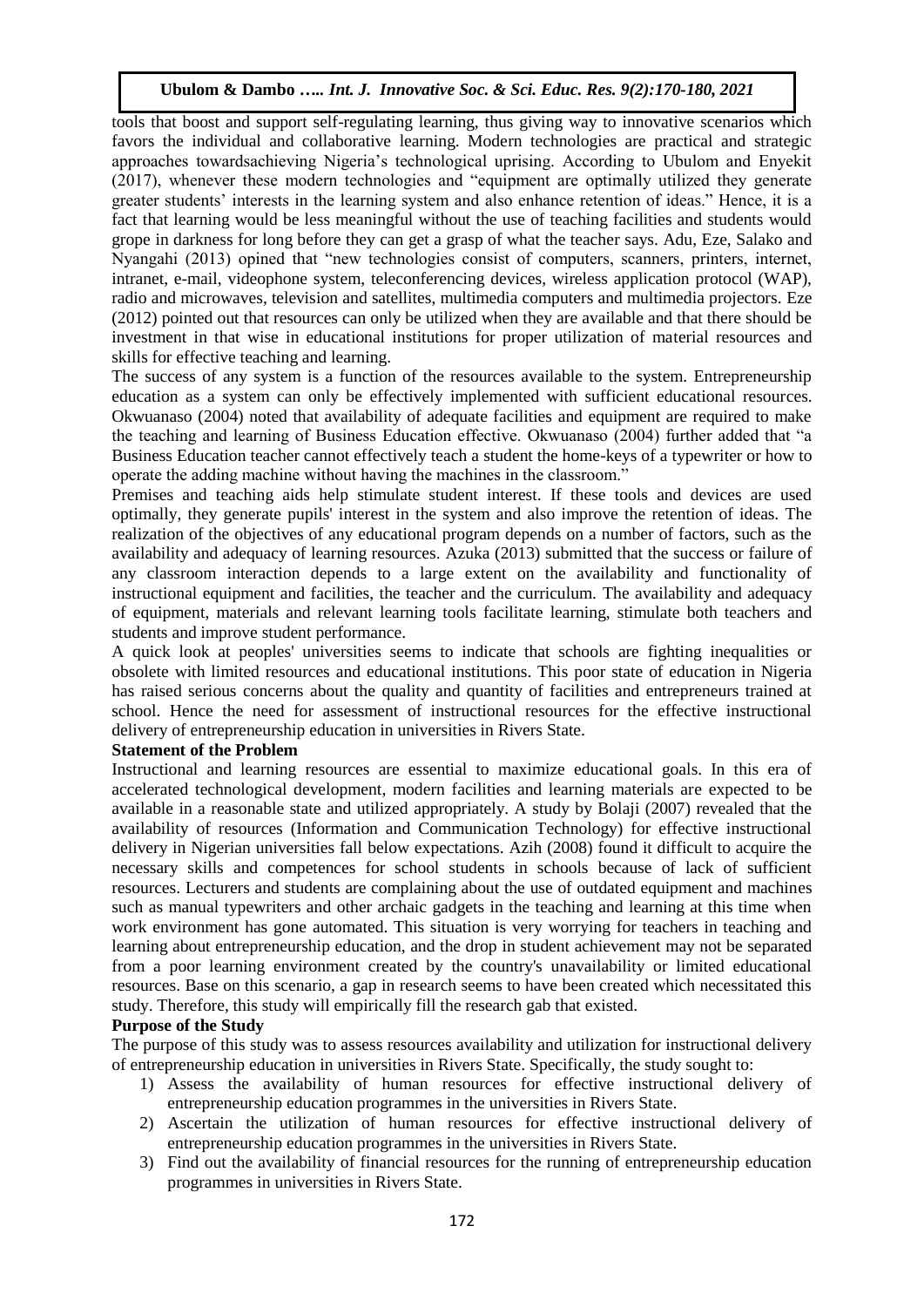4) Assess the utilization of financial resources for the effective instructional delivery of entrepreneurship education programmes in universities in Rivers State.

# **Research Questions**

The following research questions guided the study:

- 1) To what extent are human resources available for the effective instructional delivery of entrepreneurship education programmes in the universities in Rivers State
- 2) To what extent are human resources utilized for effective instructional delivery of entrepreneurship education in the universities in Rivers State
- 3) To what extent are financial resources available for effective instructional delivery of entrepreneurship education programmes in the universities in Rivers State
- 4) To what extent are financial resources utilized for effective instructional delivery of entrepreneurship education programmes in the universities in Rivers State

# **Hypotheses**

The following null hypothesis formulated was tested at 0.05 significance level.

- 1) There is no significant difference in the mean responses of lecturers of Rivers State University and Ignatius Ajuru University of Education on the availability of human resources for effective instructional delivery of Entrepreneurship Education programmes.
- 2) There is no significant difference in the mean responses of lecturers of Rivers State University and Ignatius Ajuru University of Education on the utilization of human resources for effective instructional delivery of Entrepreneurship Education programmes.
- 3) There is no significant difference in the mean responses of lecturers of Rivers State University and Ignatius Ajuru University of Education on the availability of financial resources for effective instructional delivery of Entrepreneurship Education programmes.
- 4) There is no significant difference in the mean responses of lecturers of Rivers State University and Ignatius Ajuru University of Education on the utilization of financial resources for effective instructional delivery of Entrepreneurship Education programmes.

# **METHODOLOGY**

Descriptive Survey Research Design was adopted for the study. The population of the study comprised of 11 Business Education lecturers in Rivers State University and 58 Business Education lecturers in Ignatius Ajuru University of Education making a total of 69 Business Education lecturers. The entire population was adopted as sample for the study. The researchers developed a 30-item questionnaire titled "Human Resources Availability Rating Scale" for data collection. The questionnaire was subjected to face and content validation by two experts in Business Education and one expert in Measurement and Evaluation, all from the Faculty of Education in Rivers State University. The study adopted a 4 point rating scale, with options of Very High Extent (VHE) 4points, High Extent (HE) 3 points, Moderate Extent (ME)2 points and Low Extent (LE) 1point. Cronbach alpha statistical tool was used to determine the reliability of the instrument and a co-efficient of 0.67 was obtained and considered good enough for the study. Research questions were answered using mean and standard deviations, while z-test was used to test the hypotheses at 0.05 level of significance. Any item with a mean rating greater than or equal to 2.50 was accepted as a high extent, otherwise, it was considered a low extent. A computed z-value less than a critical value at the given degree of freedom led to the acceptance of the null hypotheses, otherwise, it was rejected.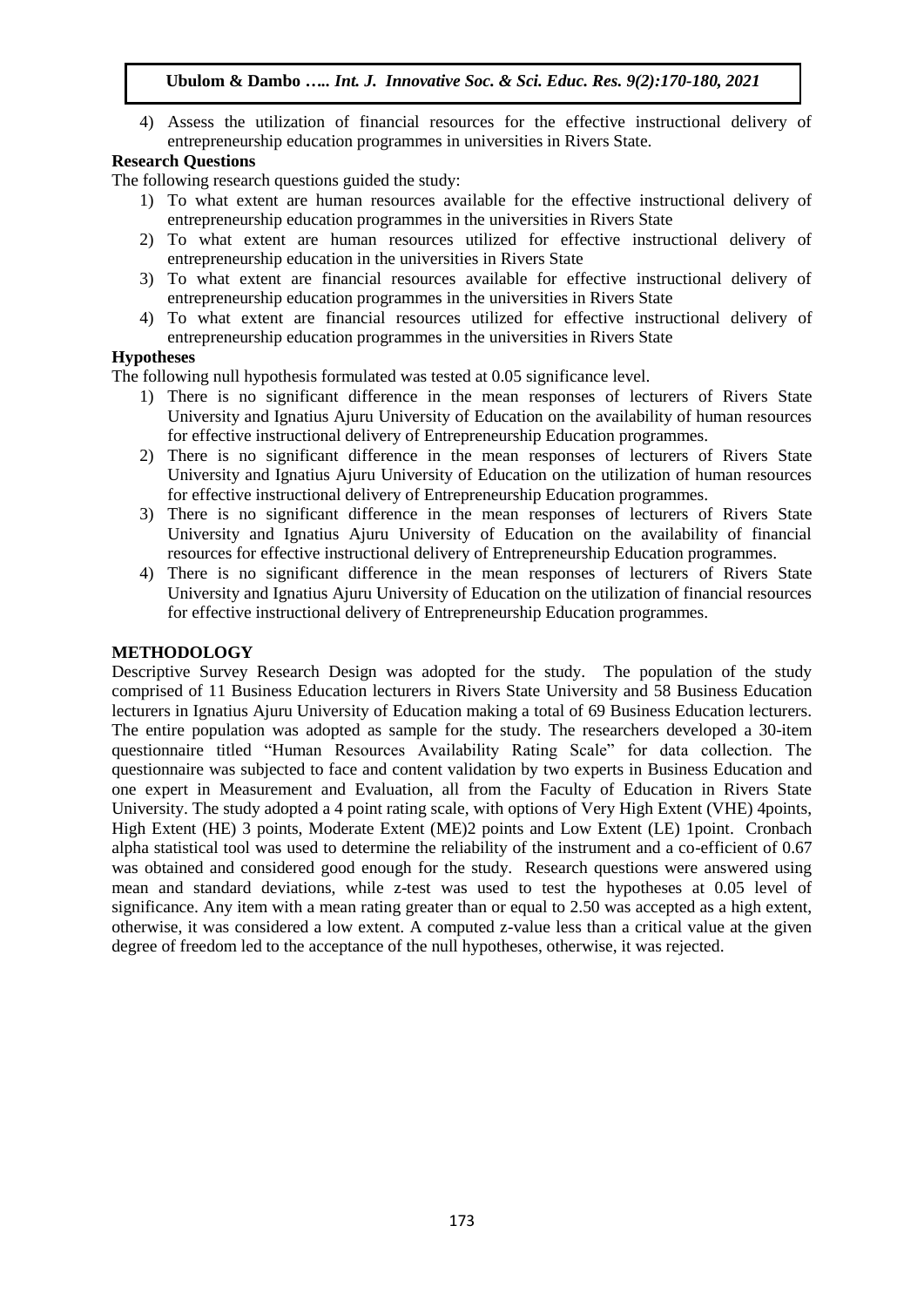# **RESULTS**

**Research Question 1:** *To what extent are human resources available for the effective instructional delivery of entrepreneurship education programmes in the universities in Rivers State?*

**Table 2: Mean and Standard Deviation Computation on Human Resources Availability for Effective Instructional Delivery of Entrepreneurship Education Programme**<br>in Universities in Rivers State. N=69 **in Universities in Rivers State.** 

| S/N | <b>Item</b>                                                                                                                        |                         | <b>RSU</b><br>$(N=11)$ |             | <b>IAUE</b><br>$(N=58)$ |           |             |  |
|-----|------------------------------------------------------------------------------------------------------------------------------------|-------------------------|------------------------|-------------|-------------------------|-----------|-------------|--|
|     |                                                                                                                                    |                         | <b>SD</b>              | <b>Rmks</b> |                         |           | <b>Rmks</b> |  |
|     |                                                                                                                                    | $\overline{\mathbf{X}}$ |                        |             | $\overline{\mathbf{X}}$ | <b>SD</b> |             |  |
| 1.  | The number of teaching staff of<br>entrepreneurship education programme<br>is very low compared to the number of<br>students.      | 3.2                     | 1.21                   | H.E         | 3.3                     | 1.07      | H.E         |  |
| 2.  | Teaching staff of Entrepreneurship<br>Education programme are inaccessible<br>to their students when necessary.                    | 3.0                     | 1.12                   | H.E         | 3.4                     | 1.09      | H.E         |  |
| 3.  | The shortage of personnel resources in<br>Entrepreneurship Education is<br>negatively affecting the level of students<br>learning. | 3.1                     | 1.20                   | H.E         | 3.6                     | 1.12      | H.E         |  |
| 4.  | Director of Entrepreneurship Education<br>Centre is not always available to guide<br>the students.                                 | 2.8                     | 0.94                   | H.E         | 3.0                     | 0.98      | H.E         |  |
| 5.  | Lecturers of Entrepreneurship Education<br>programme have time to attend to<br>students' personal academic challenges.             | 2.2                     | 0.87                   | L.E         | 2.0                     | 0.82      | L.E         |  |
|     | <b>Grand mean/SD</b>                                                                                                               | 2.86                    | 1.07                   | H.E         | 2.90                    | 1.02      | H.E         |  |

Table 2 shows the responses of respondents as regards the extent of availability of human resources for effective instructional delivery of entrepreneurship education programme. The grand mean of 2.86  $(SD=1.07)$  for Rivers State University and  $2.90$   $(SD=1.02)$  for Ignatius Ajuru University of education, indicated a high extent of available human resources for effective instructional delivery of entrepreneurship education programme.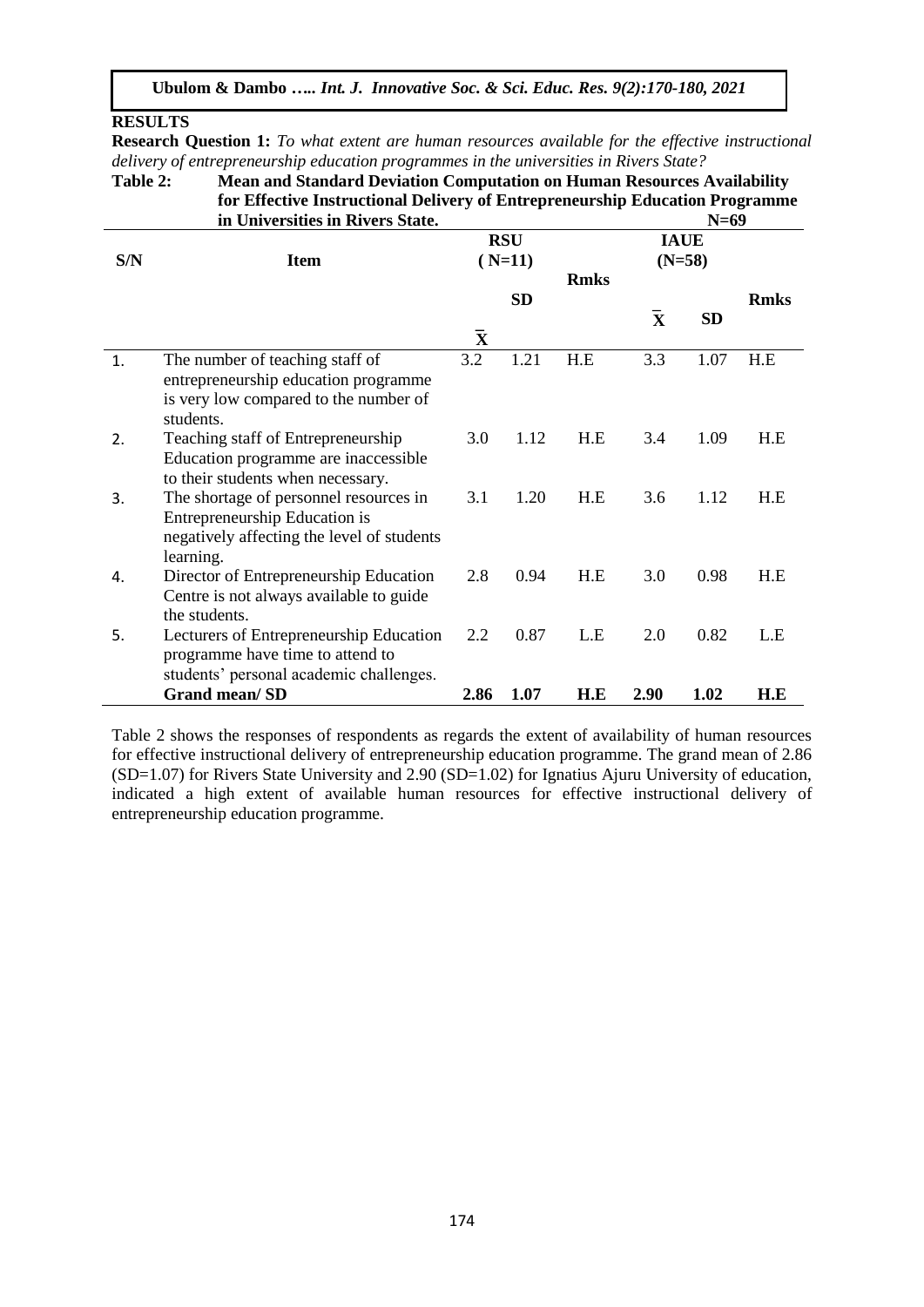|     | ravic J.<br>nican Kaungs of Dusiness Equeation Ecclui crson the Human Kesources<br>Utilization for Effective Instructional Delivery of Entrepreneurship Education                           |                    |                       |             |                    |           |             |  |  |  |  |
|-----|---------------------------------------------------------------------------------------------------------------------------------------------------------------------------------------------|--------------------|-----------------------|-------------|--------------------|-----------|-------------|--|--|--|--|
|     | Programmein Universities in Rivers State.                                                                                                                                                   |                    | $N=69$<br><b>IAUE</b> |             |                    |           |             |  |  |  |  |
| S/N | <b>Item</b>                                                                                                                                                                                 |                    | $(N=11)$              |             | $(N=58)$           |           |             |  |  |  |  |
|     |                                                                                                                                                                                             |                    | <b>SD</b>             | <b>Rmks</b> |                    |           | <b>Rmks</b> |  |  |  |  |
|     |                                                                                                                                                                                             |                    |                       |             | $\bar{\mathbf{x}}$ | <b>SD</b> |             |  |  |  |  |
|     |                                                                                                                                                                                             | $\bar{\mathbf{X}}$ |                       |             |                    |           |             |  |  |  |  |
| 6.  | Most of the Entrepreneurship Education<br>lecturers in the university are utilized in<br>their subject area.                                                                                | 3.4                | 1.40                  | H.E         | 3.4                | 1.25      | H.E         |  |  |  |  |
| 7.  | Most of the Entrepreneurship Education<br>lecturers in the university have adequate<br>knowledge of their teaching methods.                                                                 | 3.1                | 0.77                  | H.E         | 2.6                | 1.16      | H.E         |  |  |  |  |
| 8.  | Entrepreneurship Education lecturers in<br>the university have in-depth knowledge<br>of their subject areas.                                                                                | 3.5                | 0.50                  | H.E         | 2.7                | 1.11      | H.E         |  |  |  |  |
| 9.  | Entrepreneurship Education lecturers in<br>the university always update their<br>knowledge to meet the taste of time.                                                                       | 2.6                | 1.24                  | H.E         | 3.1                | 1.27      | H.E         |  |  |  |  |
| 10. | Entrepreneurship Education lecturers in<br>the university are versatile.                                                                                                                    | 3.4                | 0.41                  | H.E         | 2.4                | 1.14      | H.E         |  |  |  |  |
| 11. | Entrepreneurship Education lecturers in<br>the university attend seminars,<br>workshops and conferences to update<br>their knowledge.                                                       | 2.8                | 1.11                  | H.E         | 3.2                | 1.19      | H.E         |  |  |  |  |
| 12. | Entrepreneurship Education lecturers in<br>the university utilize their skill to<br>evaluate their students.                                                                                | 3.5                | 1.10                  | H.E         | 2.9                | 1.08      | H.E         |  |  |  |  |
| 13. | Entrepreneurship Education lecturers in<br>the university are knowledgeable of the<br>course they teach                                                                                     | 2.3                | 1.02                  | L.E         | 2.1                | 1.12      | L.E         |  |  |  |  |
| 14. | Entrepreneurship Education Lecturers of<br>the institution are not overused beyond<br>their capability.                                                                                     | 2.0                | 0.29                  | L.E         | 2.2                | 1.15      | L.E         |  |  |  |  |
| 15. | Most of the Entrepreneurship Education<br>Lecturers update their competence by<br>attending seminars, industrial<br>attachment, degree and higher degree<br>courses in the past five years. | 3.3                | 1.02                  | H.E         | 3.2                | 1.13      | H.E         |  |  |  |  |
|     | <b>Grand mean/SD</b>                                                                                                                                                                        | 2.99               | 0.89                  | H.E         | 2.58               | 1.16      | H.E         |  |  |  |  |

**Research Question 2:** *To what extent are human resources utilized for effective instructional delivery of entrepreneurship education in the universities in Rivers State?* **Table 3: Mean Ratings of Business Education Lecturerson the Human Resources** 

Table 3 shows respondents (Lecturers) responses scores about the extent to which human resources are utilized for effective instructional delivery of entrepreneurship education in Rivers State University (RSU) and Ignatius Ajuru University of education respectively. The grand mean of lecturers' responses for RSU and IAUE are 2.99 and 2.58 respectively, which are greater than the average point of 2.5; it could therefore be concluded that human resources are utilized for effective instructional delivery of entrepreneurship education programmes in the universities in Rivers State to a high extent.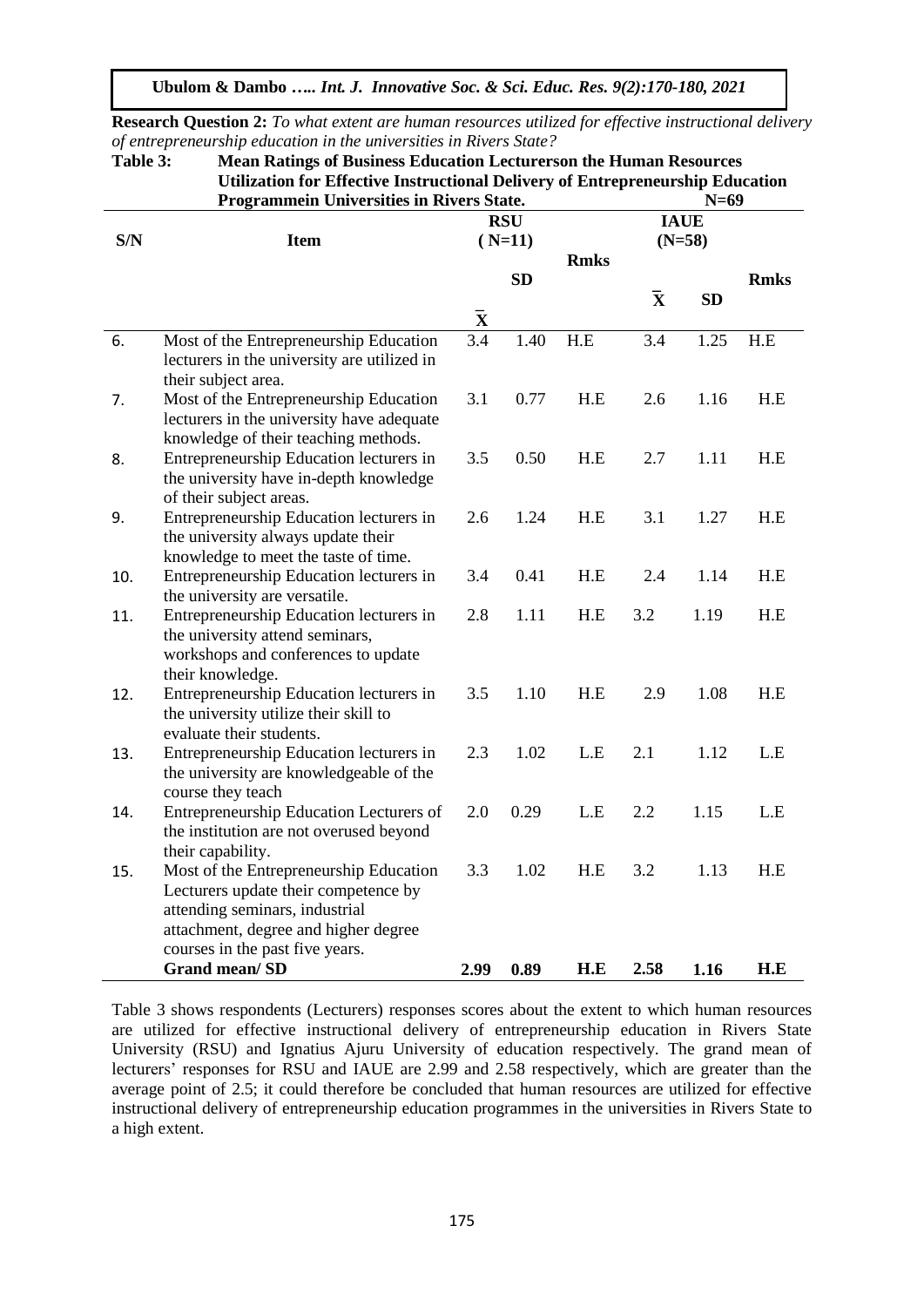## **Research Question 3**

*To what extent are funds available for effective running of entrepreneurship education programmes in the universities in Rivers State?*

## **Table 4: Mean Rating of Lecturers' Responses on Funds Availability for Effective Instructional Delivery of Entrepreneurship Education Programme in Universities in Divers State**

|     | UIIIVEI SILIES III INVEI S DIAIE         |                    |            |             | 11-02                   |           |             |  |
|-----|------------------------------------------|--------------------|------------|-------------|-------------------------|-----------|-------------|--|
|     |                                          |                    | <b>RSU</b> |             | <b>IAUE</b>             |           |             |  |
| S/N | <b>Item</b>                              | $(N=11)$           |            |             | $(N=58)$                |           |             |  |
|     |                                          |                    |            | <b>Rmks</b> |                         |           |             |  |
|     |                                          |                    | <b>SD</b>  |             |                         |           | <b>Rmks</b> |  |
|     |                                          |                    |            |             | $\overline{\mathbf{X}}$ | <b>SD</b> |             |  |
|     |                                          | $\bar{\mathbf{X}}$ |            |             |                         |           |             |  |
| 16. | Entrepreneurship Education in our        | 3.5                | 0.81       | H.E         | 2.7                     | 1.01      |             |  |
|     | university is funded by Government.      |                    |            |             |                         |           | H.E         |  |
| 17. | Companies assist in funding              | 2.3                | 1.06       | L.E         | 2.4                     | 1.22      | L.E         |  |
|     | Entrepreneurship education.              |                    |            |             |                         |           |             |  |
| 18. | Non-Governmental organizations           | 3.4                | 1.10       | H.E         | 2.1                     | 1.38      | L.E         |  |
|     | (NGOs) assist in funding                 |                    |            |             |                         |           |             |  |
|     | Entrepreneurship Education.              |                    |            |             |                         |           |             |  |
| 19. | International Organizations assist in    | 3.0                | 1.02       | H.E         | 3.1                     | 0.94      | H.E         |  |
|     | funding Entrepreneurship education.      |                    |            |             |                         |           |             |  |
| 20. | Funds provided for accreditation         | 3.2                | 1.41       | H.E         | 3.0                     | 1.20      | H.E         |  |
|     | exercise not converted for the upgrading |                    |            |             |                         |           |             |  |
|     | of facilities in our department          |                    |            |             |                         |           |             |  |
| 21. | Education Trust fund assists in funding  | 2.0                | 1.31       | L.E         | 2.2                     | 0.88      | L.E         |  |
|     | Entrepreneurship education in our        |                    |            |             |                         |           |             |  |
|     | university.                              |                    |            |             |                         |           |             |  |
| 22. | The university authority pays attention  | 2.9                | 1.09       | H.E         | 3.2                     | 1.13      | H.E         |  |
|     | by providing amenities for               |                    |            |             |                         |           |             |  |
|     | entrepreneurship education.              |                    |            |             |                         |           |             |  |
| 23. | Private individuals assist in funding    | 2.4                | 1.08       | L.E         | 2.3                     | 1.01      | L.E         |  |
|     | Entrepreneurship education in our        |                    |            |             |                         |           |             |  |
|     | university.                              |                    |            |             |                         |           |             |  |
| 24. | Students pay levies for the funding of   | 3.1                | 1.06       | H.E         | 2.0                     | 0.23      | L.E         |  |
|     | Entrepreneurship education in our        |                    |            |             |                         |           |             |  |
|     | school                                   |                    |            |             |                         |           |             |  |
| 25. | Because of poor financial funding, old   | 2.8                | 0.97       | H.E         | 2.9                     | 1.11      | H.E         |  |
|     | facilities in our institution cannot be  |                    |            |             |                         |           |             |  |
|     | replaced.                                |                    |            |             |                         |           |             |  |
|     | Grand mean/SD                            | 2.86               | 1.09       | H.E         | 2.59                    | 1.08      | H.E         |  |

Table 4 demonstrates respondent (lecturers) responses on the extent of funds availability for effective instructional delivery of entrepreneurship education programmes in Rivers State University and Ignatius Ajuru University of Education. The grand mean of lecturers' responses in Rivers State University and Ignatius Ajuru University of Education on the extent of funds availability for effective instructional delivery of entrepreneurship education programmes are 2.86 and 2.59 respectively, which are greater than the average point of 2.5; indicates a high extent of financial resources available for effective instructional delivery of entrepreneurship education programmes in the universities in Rivers State to a high extent.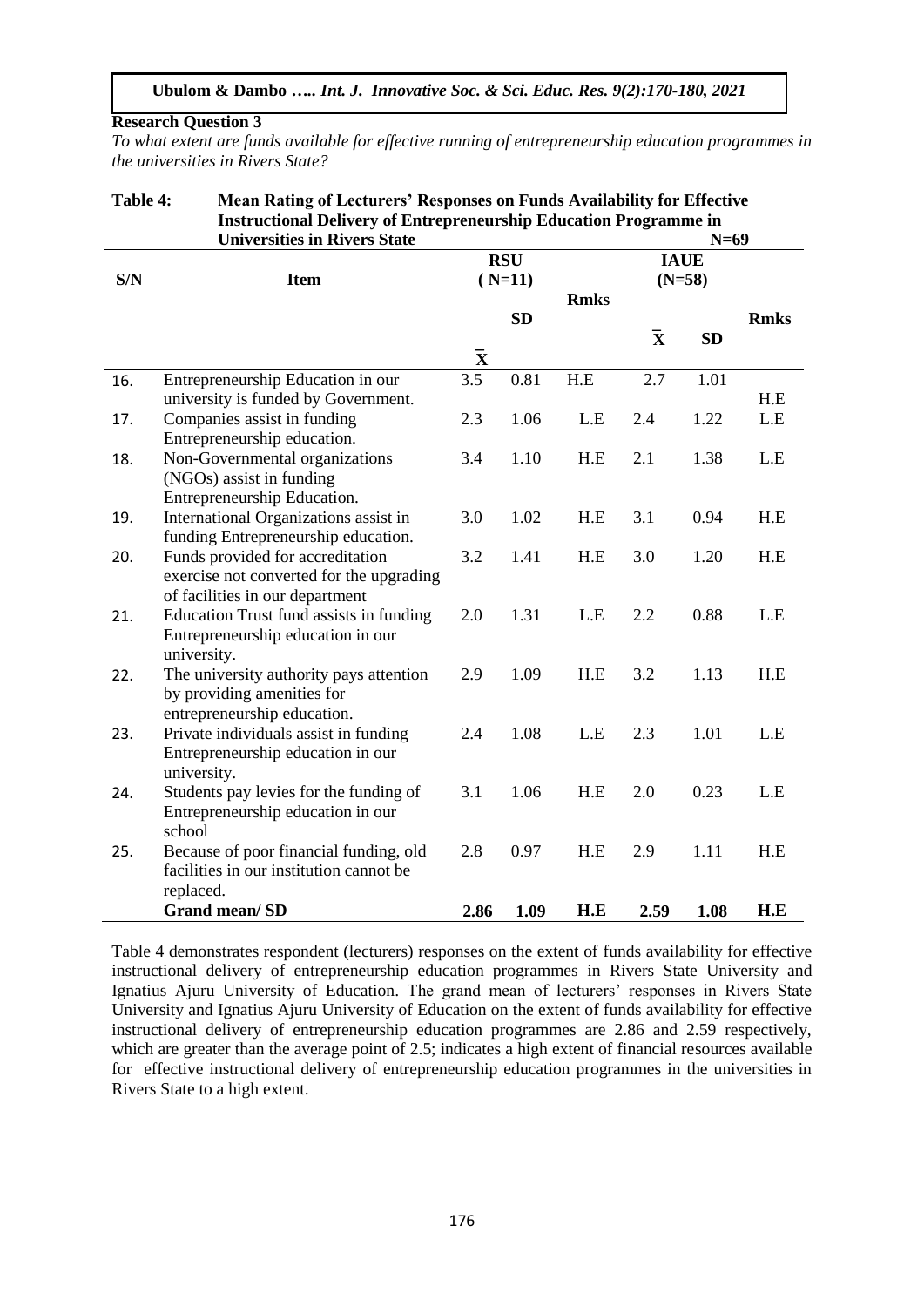#### **Research Question 4**

*To what extent are available funds utilized for effective instructional delivery of entrepreneurship education programmes in the universities in Rivers State?*

#### **Table 5: Mean and Standard Deviation Computation of Lecturers' Responses on Funds Utilization for Effective Instructional Delivery of Entrepreneurship EducationProgrammein Universities in Rivers State. N=69**

|     | <b>Education Fregramment Universities in Kivers State.</b>                                                     | 11–UZ                  |           |             |                    |                         |             |  |  |
|-----|----------------------------------------------------------------------------------------------------------------|------------------------|-----------|-------------|--------------------|-------------------------|-------------|--|--|
| S/N | <b>Item</b>                                                                                                    | <b>RSU</b><br>$(N=11)$ |           |             |                    | <b>IAUE</b><br>$(N=58)$ |             |  |  |
|     |                                                                                                                |                        | <b>SD</b> | <b>Rmks</b> |                    |                         | <b>Rmks</b> |  |  |
|     |                                                                                                                | $\mathbf X$            |           |             | $\bar{\mathbf{x}}$ | <b>SD</b>               |             |  |  |
| 26. | Funds are not utilized to pay salaries.                                                                        | 3.6                    | 0.66      | H.E         | 3.3                | 1.00                    | H.E         |  |  |
| 27. | Funds are not utilized to provide studios<br>for Entrepreneurial Education practical<br>work.                  | 3.4                    | 0.89      | H.E         | 3.2                | 1.09                    | H.E         |  |  |
| 28. | Funds are not utilized to procure needed<br>equipment for effective delivery of<br>entrepreneurship education. | 3.1                    | 1.11      | H.E         | 3.5                | 1.21                    | H.E         |  |  |
| 29. | Funds are noturalized for training<br>/retraining of entrepreneurship education<br>lecturers.                  | 2.4                    | 1.31      | L.E         | 2.3                | 0.92                    | L.E         |  |  |
| 30. | Funds are not utilized for conferences on<br>entrepreneurship education.                                       | 2.3                    | 0.93      | L.E         | 2.6                | 1.03                    | H.E         |  |  |
|     | <b>GRAND MEAN</b>                                                                                              | 2.96                   | 0.98      | H.E         | 2.98               | 1.05                    | H.E         |  |  |

Table 5 shows illustrates the views of lecturers of the two state owned universities in Rivers State that runs Business Education programmes regarding the extent to which available funds are utilized for effective instructional delivery of entrepreneurship education programmes. The grand mean of lecturers' responses are 2.96 and 2.98 respectively, which are greater than the average point of 2.5; this researcher therefore concludes that funds are utilized for the effective instructional delivery of entrepreneurship education programmes in the universities in Rivers State to a high extent.

# **Hypothesis 1**

There is no significant difference in the mean responses of lecturers of RSU and IAUE on the availability of human resources for effective instructional delivery of entrepreneurship education programmes in universities in Rivers State.

| Table 6: Z-test Analysis of Lecturers' Responseson the Availability of Human Resources for |  |  |
|--------------------------------------------------------------------------------------------|--|--|
| <b>Effective Instructional Delivery of Entrepreneurship Education Programme.</b>           |  |  |

| <b>Respondents</b> |    |      | <b>SD</b> | $\alpha$ level | Z-cal | Z-crit | <b>Decision</b> |
|--------------------|----|------|-----------|----------------|-------|--------|-----------------|
| <b>RSU</b>         |    | 2.86 | .07       |                |       |        |                 |
|                    |    |      |           | 0.05           | 0.11  | 1.96   | Accepted        |
| <b>IAUE</b>        | 58 | 2.90 | l.02      |                |       |        |                 |
|                    |    |      |           |                |       |        |                 |

Table 6 reveals the Z-calculated value of 0.11 at 0.05 level of significance, while the Z-critical value of 1.96. Since the calculated value of 0.11 is less than the Z-critical value of 1.96 the null hypothesis was therefore accepted.

# **Hypothesis 2**

There is no significant difference in the mean responses of lecturers of RSU and IAUE on the utilization of human resources for effective instructional delivery of entrepreneurship education programmesin universities in Rivers State.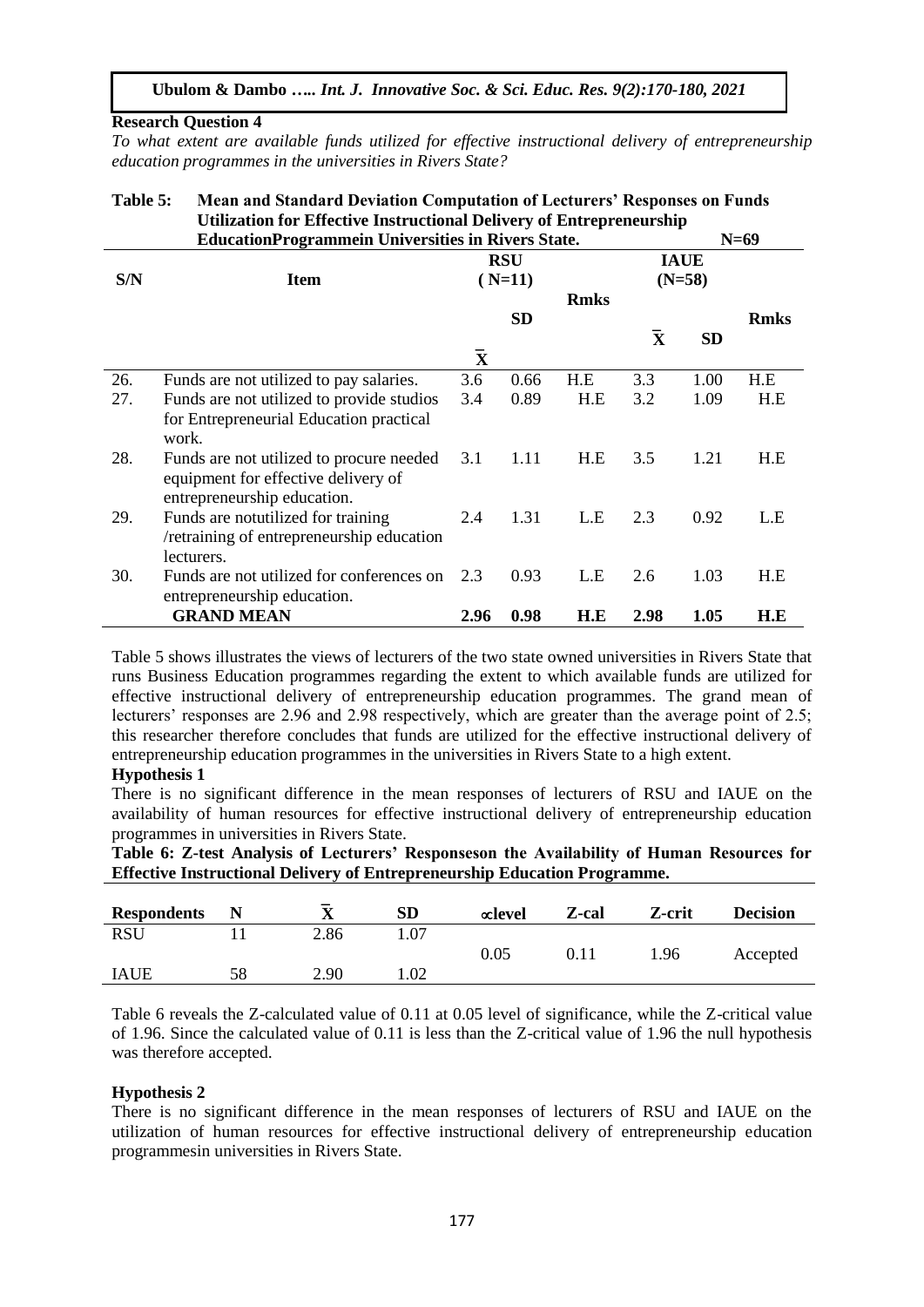**Ubulom & Dambo** *….. Int. J. Innovative Soc. & Sci. Educ. Res. 9(2):170-180, 2021*

| <b>Respondents</b> |    |      | SD   | $\alpha$ level | Z-cal | Z-crit | <b>Decision</b> |
|--------------------|----|------|------|----------------|-------|--------|-----------------|
| <b>RSU</b>         |    | 2.99 | 0.89 |                |       |        |                 |
|                    |    |      |      | 0.05           | 1.30  | 1.96   | Accepted        |
| <b>IAUE</b>        | 58 | 2.58 | .16  |                |       |        |                 |

**Table 7: Z-test Analysis of Lecturers' Responses on the Utilization of Human Resources for Effective Instructional Delivery of Entrepreneurship EducationProgramme**

Table 7 shows the z-test analysis for hypothesis 2. The value of z-calculated was 1.30 at 0.05 level of significance with the z-critical value of 1.96. The hypothesis was accepted owing to the fact that the zcalculated was less than the z-critical. It implies that the difference on the mean ratings on the Utilization of Human Resources for Effective Instructional Delivery of Entrepreneurship Education Programme for Rivers State University and Ignatius Ajuru University of Education is not significant. **Hypothesis 3**

There is no significant difference in the mean responses of lecturers of RSU and IAUE on the provision of adequate financial resources for effective instructional delivery of entrepreneurship education programmesin universities in Rivers State.

# **Table 8: Z-test Analysis of Lecturers' Responses on the Provision of Adequate Financial Resources for Effective Instructional Delivery of Entrepreneurship Education Programme.**

| <b>Respondents</b> |    | $\overline{\phantom{0}}$<br>$\overline{\mathbf{x}}$ | SD   | $\alpha$ level | Z-cal | Z-crit | <b>Decision</b> |
|--------------------|----|-----------------------------------------------------|------|----------------|-------|--------|-----------------|
| RSU                |    | 2.86                                                | 1.09 |                |       |        |                 |
|                    |    |                                                     |      | $\rm 0.05$     | 0.75  | 1.96   | Accepted        |
| <b>IAUE</b>        | 58 | 2.59                                                | 0.08 |                |       |        |                 |

Table 8 shows that the Z-test analysis responses of lecturers of the two universities used for the study. From the table it is observed that the calculated Z value of 0.75 is less than the critical Z value of 1.96, the null hypothesis of no significant difference between the mean responses of lecturers as regards the availability of funds for effective instructional delivery of Entrepreneurship Education programme in universities in Rivers State is accepted.

# **Hypothesis 4**

There is no significant difference in the mean responses of lecturers of RSU and IAUE on the utilization of available funds for effective instructional delivery of entrepreneurship education programmes in universities in Rivers State

|                           |     |           |               |             | Table 9: Z-test Analysis of the Mean Responses of Lecturers on the Utilization of Available |
|---------------------------|-----|-----------|---------------|-------------|---------------------------------------------------------------------------------------------|
| Funds                     | for | Effective | Instructional | Delivery of | <b>Entrepreneurship</b>                                                                     |
| <b>EducationProgramme</b> |     |           |               |             |                                                                                             |

| <b>Respondents</b> |    |      | <b>SD</b> | $\infty$ level | Z-cal | Z-crit | <b>Decision</b> |
|--------------------|----|------|-----------|----------------|-------|--------|-----------------|
| <b>RSU</b>         |    | 2.96 | 0.98      |                |       |        |                 |
|                    |    |      |           | 0.05           | 0.06  | 1.96   | Accepted        |
| <b>IAUE</b>        | 58 | 2.98 | . 05      |                |       |        |                 |
| --<br>________     |    |      |           |                |       |        |                 |

*Source: Field Data*

Table 9 shows that the Z-test analysis responses of lecturers and students of the three universities used for the study. From the table it is observed that the calculated Z value of 0.06 is less than the critical value of 1.96, hence the null hypotheses connected to them is accepted.

# **DISCUSSION OF FINDINGS**

The findings revealed that qualified human resources are available for effective instructional delivery of entrepreneurship education programmes in Rivers State Universities. The finding is in agreement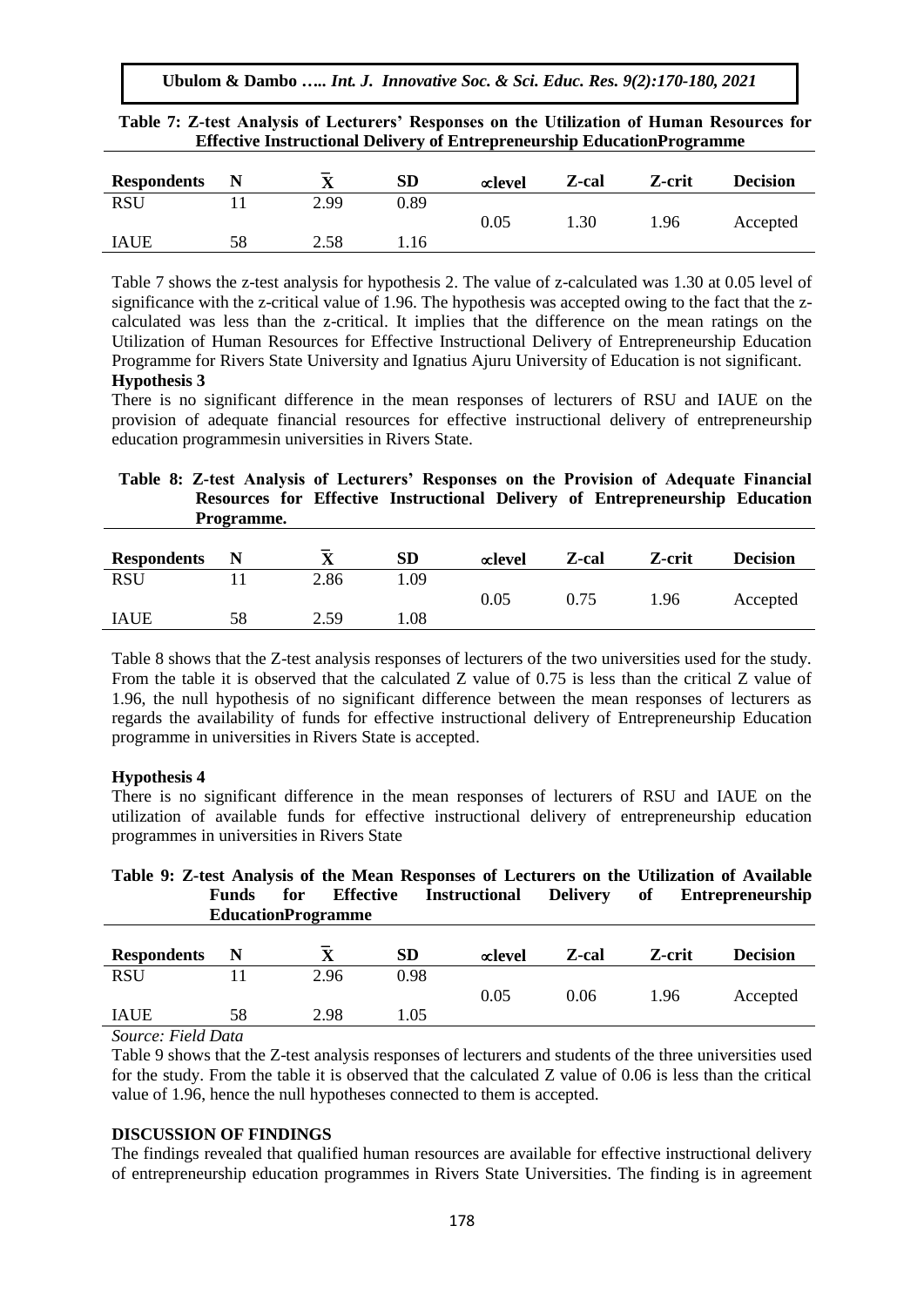with the views of Bongotons and Onyenwe (2010) which stipulate that one of the pillars of a successful implementation of effective Business Education Programme is the availability and adequacy of instructional resources (human resources inclusive). The findings from research question 2 indicated that the respondents accepted the statements that, most of the entrepreneurship education lecturers in the university are utilized in their subject area. Eze (2012) pointed out that resources can only be utilized when they are available and that there should be investment in that wise in educational institutions for proper utilization of material resources and skills for effective teaching and learning. The findings from research question 3 indicated adequate funding of entrepreneurship education programme in rivers state universities. The finding is in agreement with the view of Okwuanaso (2004) who stipulated that adequate funding is essential for effective business and entrepreneurship education because it is both capital and labour intensive.

The findings from research question 4 indicated that funds are not adequately utilized for payment of salaries, provision of studio for entrepreneurial education practical among others. These findings support the view of Bongotons and Onyenwe (2010) which reiterate the need for availability and adequacy of educational resources in entrepreneurship education programme. Supporting the preceding, Azuka (2013) submitted that the success or failure of any classroom interaction depends to a large extent on the availability and functionality of instructional equipment and facilities, the teacher and the curriculum. These will only be achieved with the proper utilization of available funds.

# **CONCLUSION**

Conclusively, the study examined the extent to which resources are available and utilized for effective delivery of entrepreneurship education and discovered that human resources are available and utilized, financial resources are also provided though not sufficient and not properly utilized and that physical infrastructures are not provided therefore they are not utilized for effective instructional delivery of business education programmes in the universities.

# **RECOMMENDATIONS**

Based on the findings, the following recommendations are made:

- 1. More man power should be recruited by government for effective instructional delivery of Business Education Programmes in the universities.
- 2. Lecturers and Studio attendants should be utilized by the universities for effective instructional delivery of business education programmes.
- 3. Monitoring bodies to ensure proper utilization of funds for entrepreneurship education should be made available by government.
- 4. Periodic trainings should be carried out for man power available for teaching entrepreneurship education as it will keep them abreast with entrepreneurship education training trends.

# **REFERENCES**

- Ademiluyi, L. F. (2007): Business Competencies Needed for Effective Entrepreneurship as Perceived by Fresh Graduates. *Business Education Journal 6(1),* 18- 19
- Adu, E.O. Eze, I. R.Salako, E.T. &Nyangehi, J.M. (2013). E-learning and distance education in Nigeria. *International Journal of Science Technology. 2(2),* 2003-2010.
- Awojobi, S. M. (2011). Integrating entrepreneurship education into business education curriculum in Nigeria universities.*Business Education Journal, 2(2),* 2 – 11.
- Azih, N. (2008). An appraisal of teacher and teaching facilities available for teaching business studies in secondary schools in Abakaliki urban. *Business Education Journal, 6(2),* 135 – 142.
- Azikiwe, V. C. (2010, December 11). The state of Nigerian education, The Nigerian Tribune, P. 24.
- Azuka, E. B. (2013). Challenges of a professional secretary: Need for curriculum revision in Nigeria polytechnics. *Business Education Journal, 3(3),* 38 – 48.

Bolaji, L. (2007). *ICT the hopes and reality in school* (1<sup>st</sup> ed.). Ibadan: University Press.

Bongotons, O. Y. &Onyenwe, B. O. (2010). Availability and adequacy of ICT resources in business education programme of Nigeria. *Business Education Journal, 7(2),* 200 – 215.